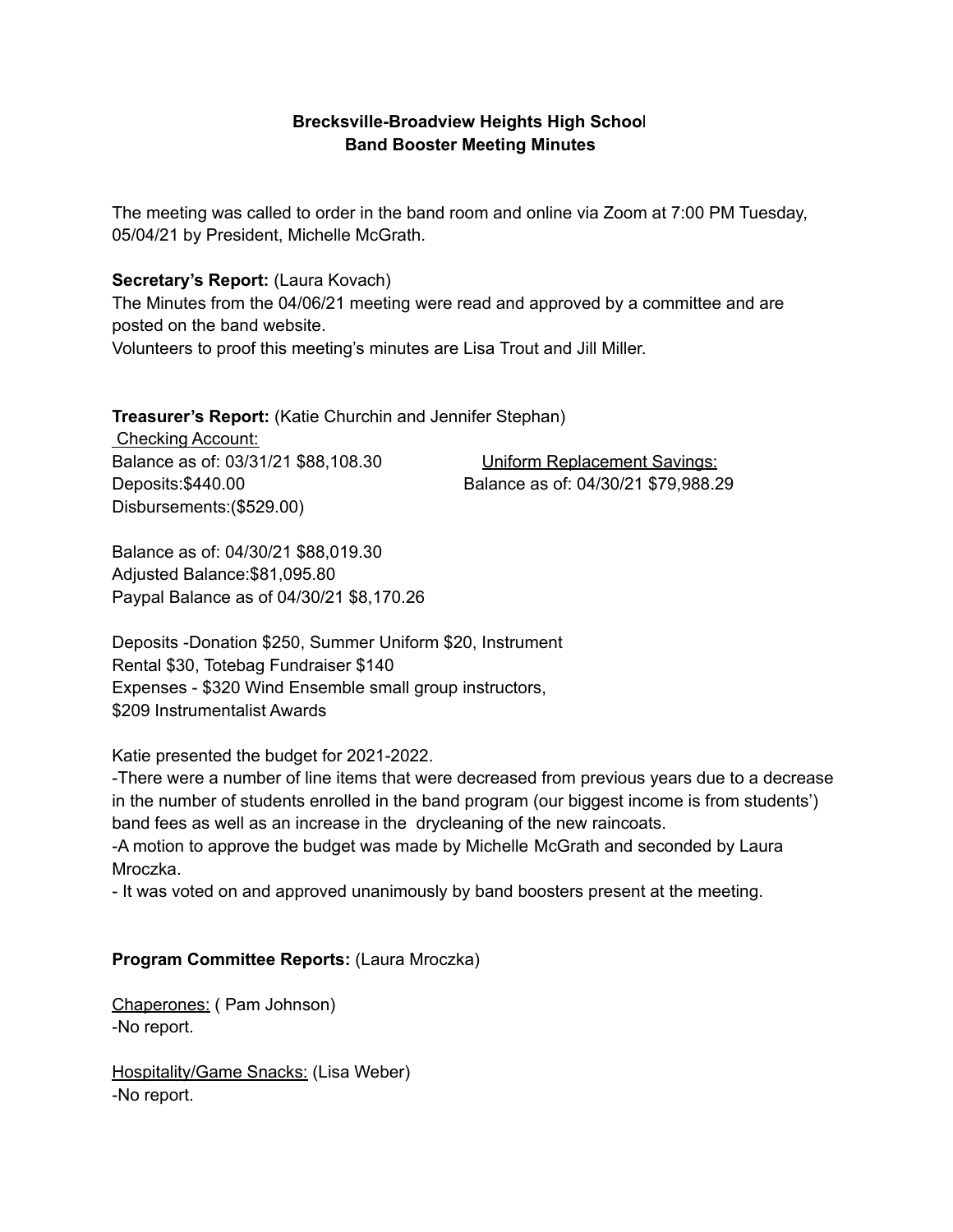PSO: (Michelle Banks)

SUPERINTENDENT MAGYAR:

• Want to get kids/staff involved in new building site (May 10, 11, 13) current 3rd graders will be bussed out to lay bricks on the building.

• In-person events at schools can now occur with health guidance

BOARD OF ED. PRESIDENT, FRED PEDERSEN:

- Superintendent contract approved.
- Private school transportation reimbursement approved.
- Resolution approved for HVAC expenditure(MS and HS)..

1st VICE PRESIDENT – PETRA LASZLO:

-Presentation of slate for PSO Council Board members for the 2021–2022 school year. -A vote will be taken on the slate, as presented, at the May PSO Council meeting. The slate is as follows:

President: Khara Mack (Emily Woods, Co-President, stepping down after this year)

1st VP: Petra Laszlo

2nd VP: Christy Crouch

Treasurer: Dawn Papadatos

Corresponding Secretary: Teri Ferricci

2ndVice President—Christy Crouch

Recording Secretary—Kelly Szwagulak

## PRINCIPAL AST'S REPORT:

-Prom and Graduation Update - Stay on Agenda Until Finalized.

-Prom is scheduled to take place May 15th at the Rock n Roll Hall of Fame (outdoors - weather permitting), we were told dancing is allowed, waiting on final details. Masks to be worn if you can't maintain 6' distancing. Tickets will go on sale within the next 2 weeks.

-Commencement Saturday May 29th.

-Graduation Parade - tentatively planned from new elementary

school into the center of Brecksville - noon/12:30 p.m. start (tbd).

-Commencement Ceremony at Rocket Mortgage Field House 3:00

p.m. (2:00 p.m. doors open).

Mr. Ast said they tried to work with Blossom to hold commencement there, but they weren't providing the information the District needed to make a decision, and the cost was way higher than anticipated.

-Students bussed from HS (end of parade).

-Number of tickets will be finalized on May 14th. 6 tickets per

graduate at this time. The Health Dept. says no groups larger than 10.

-Congratulations to Music Families and Program!

BBHHS was identified on the 2021 Best Communities for Music Education again this

year by NAM (National Assn. of Music)! This reflects the outstanding students,

supportive families, and dedicated teachers in our school community.

-State, College Entrance, and AP Testing Calendar and Resources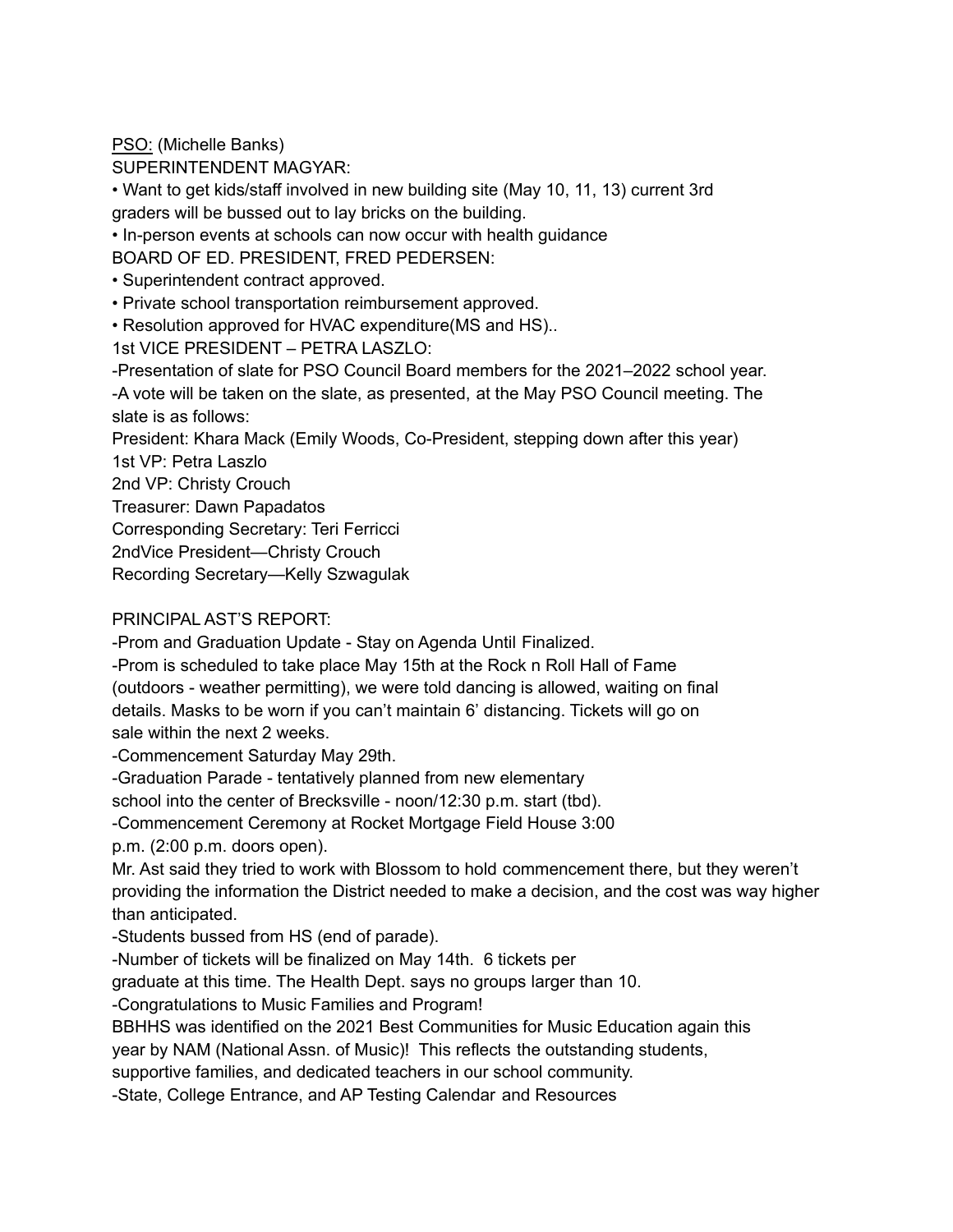May 4th & amp; 5th - Biology End of Course Exam

May 12th - US History End of Course Exam [this exam is exempted this year]

May 13th - American Government End of Course Exam [two sessions am/pm]

May 3rd - May 17th - AP Testing

HS PSO PRESIDENT, MEGAN SARFI'S, REPORT

-First VP, Jennifer Schneider, read the Executive Board slate for the 2021-2022 school

year. The slate will be voted on and installed at the May meeting.

2021-2022 HS PSO Executive Board Slate:

Co-Presidents: Sue Ryan and Rachelle Ruesser

1st VP/Membership: Julie Guardado

Treasurer: Kim Policarpo

Secretary: Michelle Banks

Council Delegates: Ronda Strmac & amp; Tracy Scott

-Gifts & amp; Goals Update:

-President Sarfi discussed the gifts and goals project for this year. Mr. Ast asked that the PSO consider donating toward the new Collaboration Space being created in the Media Center. The collaboration space will consist of a presentation area, boat tables, high top tables, seating, audio system for presentations. Mr. Ast said that if the PSO wishes to pick one or several of the items to cover that would be a great help to the creation of the new Collaboration Space.

-Mr. Ast to provide the Gifts and Goals Committee with a list of needed items for review and a vote at our May meeting.

-Next meeting: Thursday, May 6, 2021 at 8am. This will be both in person and zoom available.

Publicity: (Melissa Burdick) -No report.

Senior Night: (Amy O'Brien) -No Report.

# Swarm Board and Decorations: (Lisa Trout)

-Lisa did an amazing job decorating the band hallway using a donut theme to showcase band students. Mr. Ciulla said that the kids are really enjoying it!

Uniforms: (Lori Reagan, Rima Julien and Linda Gauntner)

-The uniform committee has measured almost all of the incoming freshmen for their summer uniforms. They will try to get anyone they missed at the 8th grade orientation meeting. -Incoming sophomores will be measured for summer uniforms during their band periods within the next week or two.

-Parent volunteers are needed for uniform fitting nights in July. It would also be helpful to have a couple parent volunteers to help with uniform fittings during students' band periods.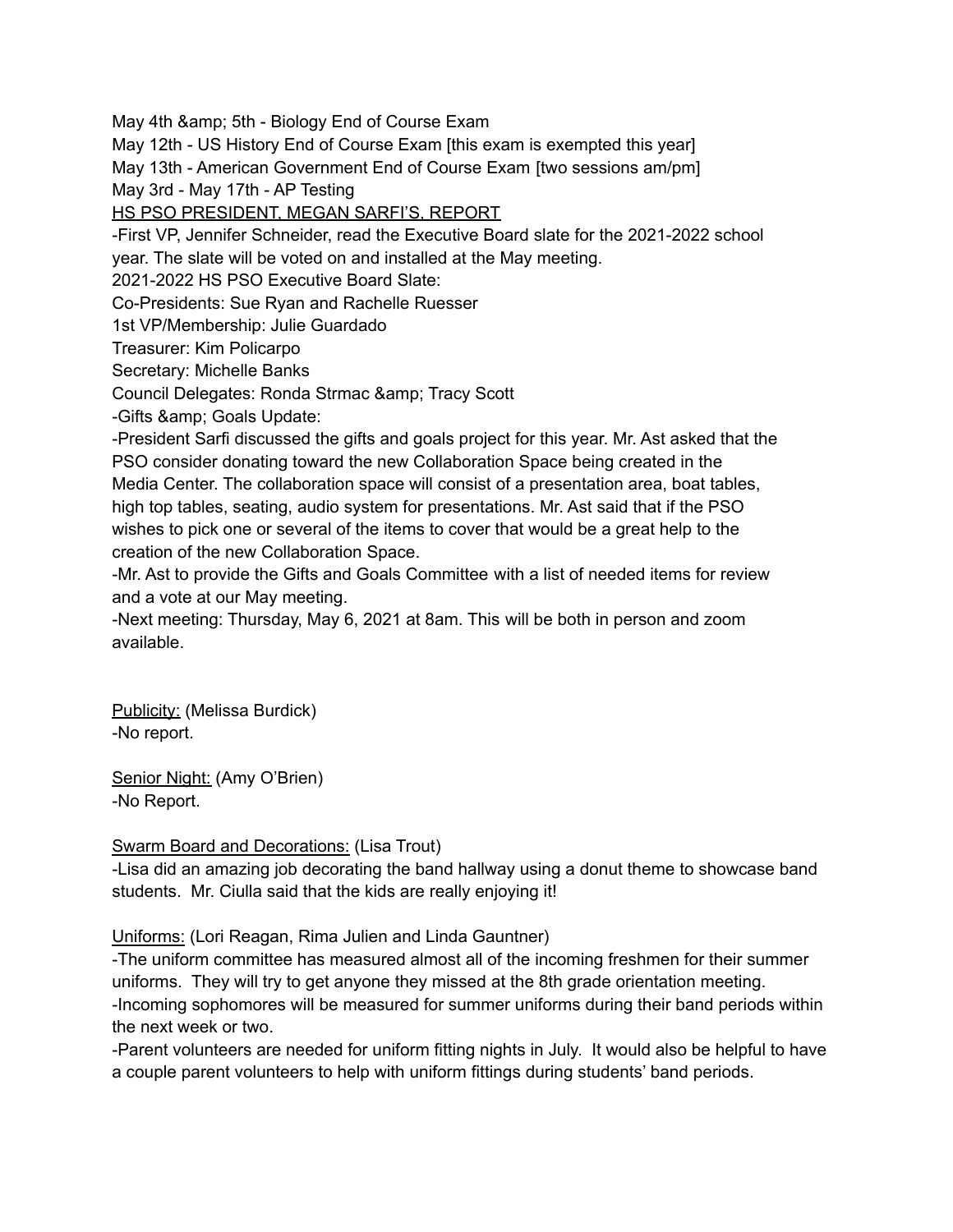-Due to the new raincoats needing to be dry cleaned, students will be issued a raincoat for marching season. This will keep cleaning costs down because all 300 raincoats will not need to be cleaned. The cost to clean each coat is \$10.50.

-They will be stored in the band room according to squad.

-Lori asked Mr. Ciulla if Mrs. Asty will be helping with the marching band this Fall. He confirmed that she will be assisting.

Summer Uniforms: ( Lisa Karakostas, Laura Mroczka and Melinda Torres) -No Report.

Yard Signs: (Melinda Torres) -No Report.

## **Ways and Means Committee Reports:** (Kathy Drinko)

Athletic Programs: (Melissa Burdick) -A chairperson as well as a few other volunteers are still needed to fill this position for the upcoming school year.

Athletic Program Sales: (Michelle McGrath) No report.

Athletic Program Layout: (Kim Traum) -No Report.

Citrus Sales: ( Heather McCleary and Kathy Drinko) -No Report.

Disney Raffle: (Sue Flis) No Report.

Endowment/Patrons: (Michelle McGrath)

-Katie and Michelle McGrath have created an insert to be included in the Senior Night Awards program.

-Michelle asked if she should make additional copies to hand out during the Spring concert. It was decided that this would be unnecessary.

Michelle will send a copy to Laura Kovach to include in the Minutes.

Spirit Wear: (Melinda Torres) -No Report.

Band Director's Report**:** (Mr. Ciulla and Mr.Pasternak) -The 2021-2022 schedule is completed and is just waiting for school board approval.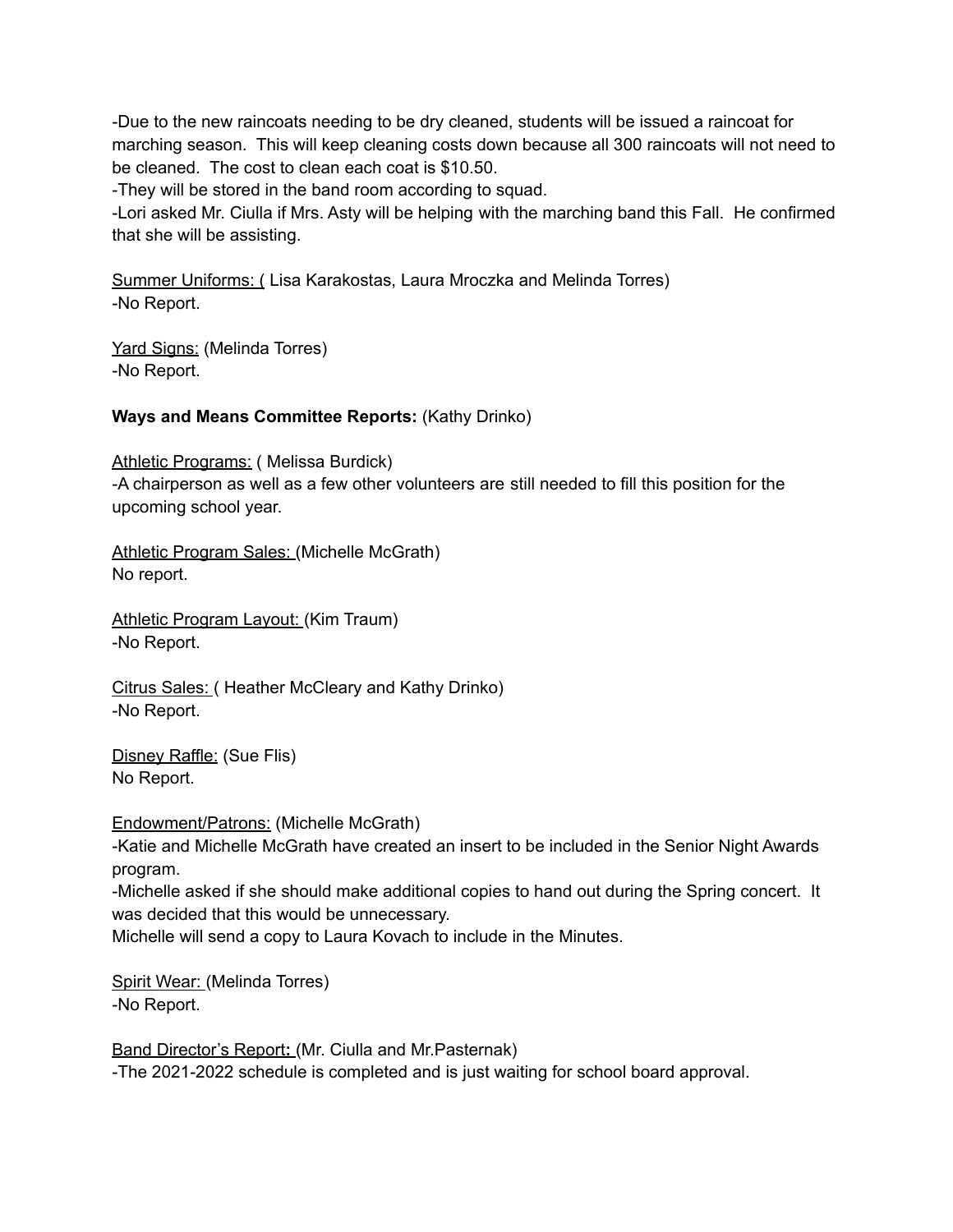-Concert tickets were handed out to band students this week. Families cannot stay for the entire concert. They must leave after their band student's ensemble performance. Every other row in the auditorium will be closed off to allow for social distancing.

-Students will be recognized for their achievements during the Spring concert.

-A couple volunteers are needed to help set up the dessert reception for Senior Awards Night.

-The new member orientation is all set and will also have a Zoom link for those who do not want to attend in person.

-The jazz ensemble performance on May 22nd at the Broadview Hts amphitheatre will be open to the public. Mike Church will be helping with the audio component of the concert.

-Mr. Ciulla is planning to have the summer mailing ready to hand out to students on the June 3rd startup day.

-Neither Brecksville nor Broadview Hts. will have a traditional Memorial Day parade this year. A couple students will perform taps for the Broadview Heights service.

- Rocket Mortgage will not allow a live musical performance at this year's commencement.

Therefore, the Wind Ensemble will be recorded playing Pomp and Circumstance during their band period next week. This recording will be played during commencement.

### President's Report: (Michelle McGrath)

-The Nominating Committee recommended the following candidates:

President: Amy O'Brien

First VP: Laura Mrockza

Second VP: Heather McCleary

Secretary: Jill Miller

Treasurer: Katie Churchin

Assistant Treasurer: Jennifer Stephan.

-Open for nominations of additional candidates.

-Motion to approve slate of officers, Laura Kovach.

-2nd to motion approval of slate of officers, Katie Churchin.

-The 2021-2022 budget was approved unanimously by band boosters present at the meeting.

### **OLD BUSINESS**

-Committees: Still need volunteers for committees, if anyone has a suggestion/nomination, please let me know. We are particularly looking for help with the Athletic Program (sales, organization, and distribution.) -Senior Awards Banquet – 5/10 Amy O'Brien/Heather McCleary –

### **New Business**

-Senior Awards Banquet – 5/10 Amy O'Brien/Heather McCleary – -Programs – Katie has that done, and I worked with her to include the Endowment insert.

-Slide show is all set to go.

-New Member Orientation – 5/12 – will discuss PTP vs. Booster Fees; I will encourage people to come forward and describe some of the committee and volunteer opportunities.